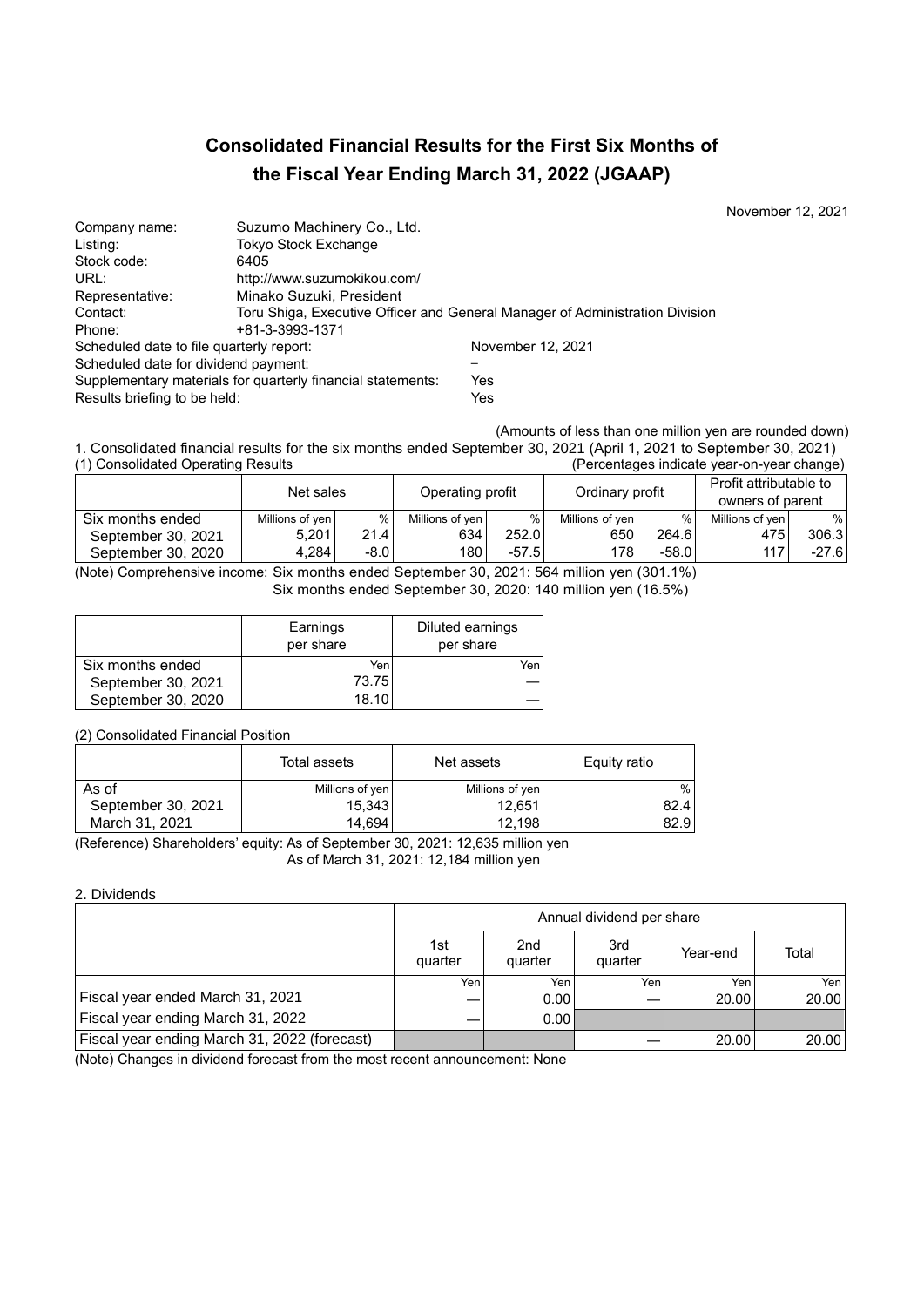3.Consolidated earnings forecast for the fiscal year ending March 31, 2022 (April 1, 2021 to March 31, 2022)

| (Percentages indicate year-on-year change) |                 |       |                   |               |                   |                        |                   |               |                    |
|--------------------------------------------|-----------------|-------|-------------------|---------------|-------------------|------------------------|-------------------|---------------|--------------------|
|                                            |                 |       |                   |               |                   | Profit attributable to |                   |               |                    |
|                                            | Net sales       |       | Operating profit  |               | Ordinary profit   |                        | owners of parent  |               | Earnings per share |
|                                            | Millions of yen |       | % Millions of yen |               | % Millions of yen |                        | % Millions of ven | $\frac{0}{0}$ | Yen                |
| Full-vear                                  | 10.000          | 5.4 I | 930               | $1.2^{\circ}$ | 930               | .OI                    | 630               | $-7.8$        | 97.76              |

(Note) Changes in earnings forecast from the most recent announcement: None

Notes:

- (1) Changes in significant subsidiaries during the period under review (changes in specified subsidiaries resulting in a change in the scope of consolidation): None
	- Newly included:
	- Excluded:
- (2) Application of special accounting treatment in preparing the quarterly financial statements: Yes
	- (Note) For details, please see the attached materials on page 8, "2. Quarterly Consolidated Financial Statements and Primary Notes; (3) Notes to the Financial Statements (Application of special accounting treatment in preparing the quarterly financial statements)."

| (3) |                                                                                        | Changes in accounting policies, changes in accounting estimates, and retrospective restatement |  |  |  |  |  |
|-----|----------------------------------------------------------------------------------------|------------------------------------------------------------------------------------------------|--|--|--|--|--|
|     | 1) Changes in accounting policies due to revision of accounting standards:             | Yes                                                                                            |  |  |  |  |  |
|     | 2) Changes in accounting policies due to other reasons:                                | None                                                                                           |  |  |  |  |  |
|     | 3) Changes in accounting estimates:                                                    | None                                                                                           |  |  |  |  |  |
|     | 4) Retrospective restatement:                                                          | None                                                                                           |  |  |  |  |  |
| (4) | Total number of issued shares (common stock)                                           |                                                                                                |  |  |  |  |  |
|     | 1) Total number of issued shares at the end of the period (including treasury shares): |                                                                                                |  |  |  |  |  |
|     | September 30, 2021:                                                                    | 6,480,000 shares                                                                               |  |  |  |  |  |
|     | March 31, 2021:                                                                        | 6,480,000 shares                                                                               |  |  |  |  |  |
|     | 2) Total number of treasury shares at the end of the period:                           |                                                                                                |  |  |  |  |  |
|     | September 30, 2021:                                                                    | 27,213 shares                                                                                  |  |  |  |  |  |
|     | March 31, 2021:                                                                        | 35,598 shares                                                                                  |  |  |  |  |  |
|     | 3) Average number of shares outstanding during the period:                             |                                                                                                |  |  |  |  |  |
|     | Six months ended September 30, 2021:                                                   | 6,447,942 shares                                                                               |  |  |  |  |  |
|     | Six months ended September 30, 2020:                                                   | 6,465,408 shares                                                                               |  |  |  |  |  |

<sup>\*</sup> The quarterly financial statements are outside the scope of quarterly reviews by certified public accountants and auditing firms.

\* Explanation of the proper use of financial results forecast and other notes

Forward-looking statements in this document, including outlook on future performance, are based on currently available information and certain assumptions that the Company regards as reasonable, and the Company does not in any way guarantee their achievement. Actual results may differ substantially from the projections herein depending on various factors. For the preconditions of and precautions in using the financial results forecast, please refer to "1. Qualitative Information on Quarterly Financial Results, (3) Explanation of Consolidated Financial Earnings Forecast and Other Forward-Looking Information" on page 3 of the Attachment.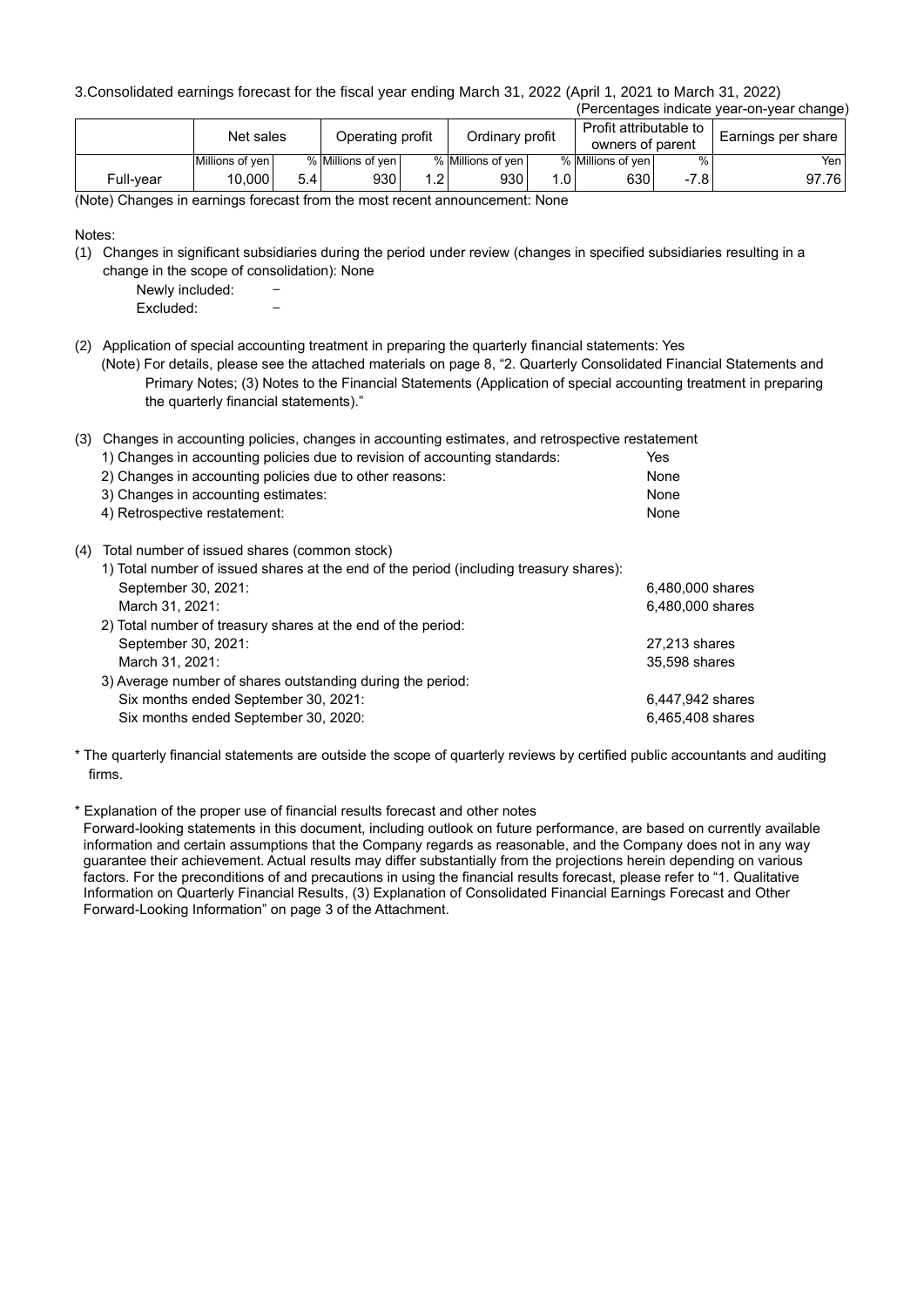| <b>Contents of Attached Materials</b>                                                                |  |
|------------------------------------------------------------------------------------------------------|--|
|                                                                                                      |  |
|                                                                                                      |  |
|                                                                                                      |  |
| (3) Explanation of Consolidated Financial Earnings Forecast and Other Forward-Looking Information  3 |  |
|                                                                                                      |  |
|                                                                                                      |  |
|                                                                                                      |  |
|                                                                                                      |  |
|                                                                                                      |  |
|                                                                                                      |  |
|                                                                                                      |  |
|                                                                                                      |  |
|                                                                                                      |  |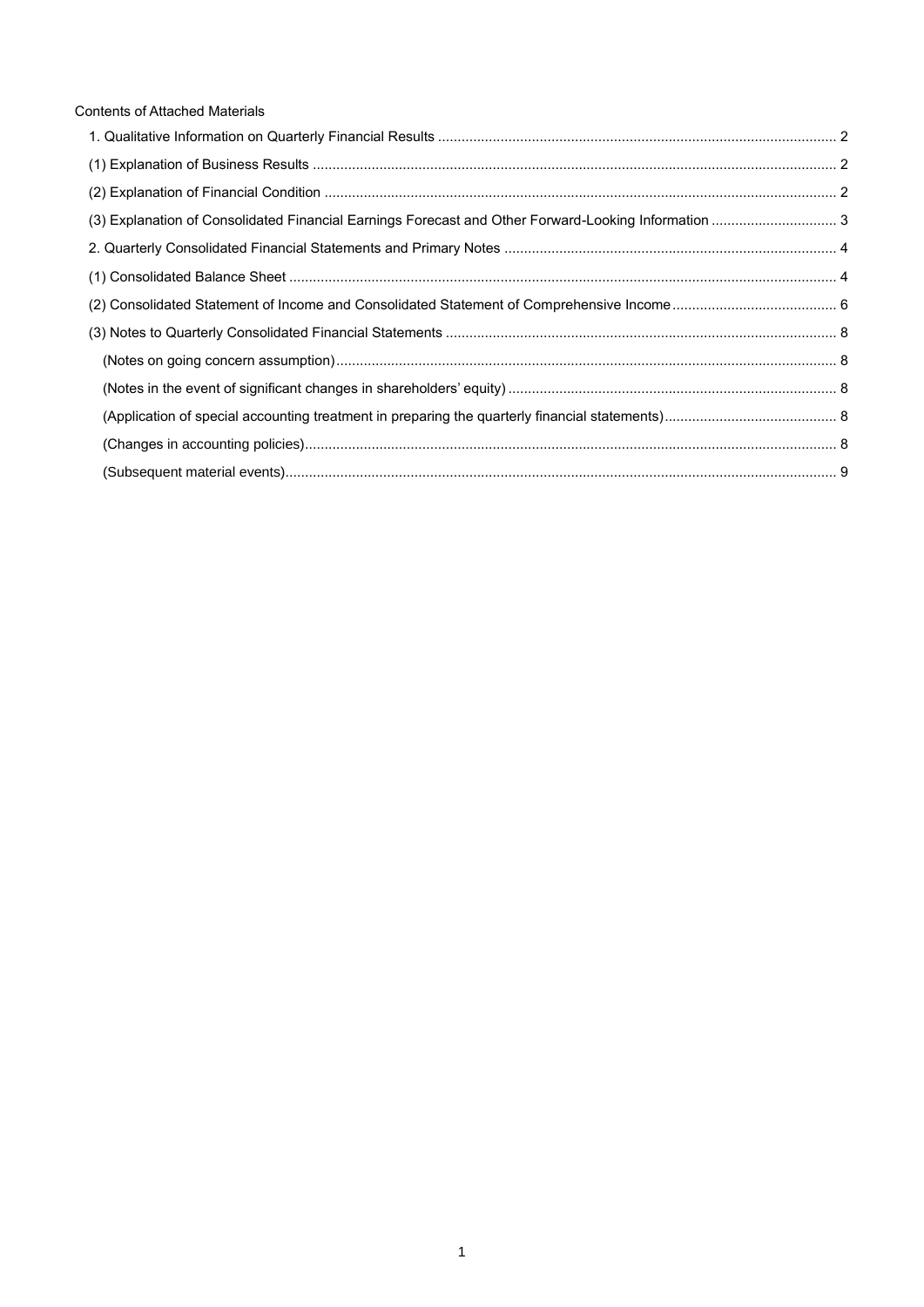#### <span id="page-3-0"></span>1. Qualitative Information on Quarterly Financial Results

#### <span id="page-3-1"></span>(1) Explanation of Business Results

In the first six months of the fiscal year ending March 31, 2022 (April 1, 2021–September 30, 2021), the Japanese economy showed clear signs of polarization in corporate business sentiment. In the manufacturing industry, business sentiment improved thanks to an increase in exports fueled by the recovery of overseas economies, among other factors. In the non-manufacturing industries, however, services severely affected by COVID-19 such as those targeting individuals as well as lodging and restaurant services suffered significantly.

At present, vaccination against COVID-19 is making steady progress, giving momentum to the relaxation of activity restrictions, and consumer spending is expected to recover going forward in line with gradual recovery of the employment and income environment.

Under such circumstances, during the six months ended September 30, 2021, Suzumo Machinery's manufacturing operations were affected by the global shortages of semiconductor and material supplies, but demand for our products trended at a very high level, as the food service and retail industries advanced their laborsaving initiatives at an accelerated pace. In the domestic market, although demand associated with eating out remained weak due to prolonged administration of the Japanese government's state of emergency and priority preventative measures, takeout and delivery demand expanded. With the added contribution of laborsaving initiatives, replacement demand for our sushi machines at major conveyor belt sushi chains grew, as did demand for sushi machines suited for preparing takeout sushi. The Fuwarica rice-serving machine also captured demand from new customers for use in hotels, Japanese-style inns, and company cafeterias. Consequently, domestic sales increased year on year.

Overseas, the need for laborsaving heightened even further as labor shortages intensified amid progress in normalization of economic activities. By region, demand for our sushi machines grew substantially among food service operators and supermarkets in North America and Europe, driving significant increase in overseas sales year on year.

As a result, net sales in the six months ended September 30, 2021 stood at 5,201 million yen (+21.4% YoY), marking considerable growth from a year ago. Of the total, domestic sales were 3,391 million yen (+1.7% YoY) and overseas sales were 1,810 million yen (+90.5% YoY).

|                                            |              |                 | Six months ended<br>September 30, 2020 |                 | Six months ended<br>September 30, 2021 | Amount of<br>change | Percentage<br>change |
|--------------------------------------------|--------------|-----------------|----------------------------------------|-----------------|----------------------------------------|---------------------|----------------------|
|                                            |              | Millions of yen | % of net sales                         | Millions of yen | % of net sales                         | Millions of yen     | %                    |
|                                            | Net sales    | 4,284           | 100.0                                  | 5,201           | 100.0                                  | 917                 | 21.4                 |
|                                            | Domestic     | 3,333           | 77.8                                   | 3,391           | 65.2                                   | 57                  | 1.7                  |
|                                            | Overseas     | 950             | 22.2                                   | 1,810           | 34.8                                   | 860                 | 90.5                 |
|                                            | Gross profit | 1,920           | 44.8                                   | 2,561           | 49.3                                   | 641                 | 33.4                 |
| Operating profit                           |              | 180             | 4.2                                    | 634             | 12.2                                   | 454                 | 252.0                |
| Ordinary profit                            |              | 178             | 4.2                                    | 650             | 12.5                                   | 471                 | 264.6                |
| Profit attributable to<br>owners of parent |              | 117             | 2.7                                    | 475             | 9.1                                    | 358                 | 306.3                |

Summary of results in the first six months of the fiscal year ending March 31, 2022

On the profit front, all profit lines increased significantly year on year on the back of growth in net sales. Gross profit was up 33.4% to 2,561 million yen, operating profit increased 252.0% to 634 million yen, and ordinary profit rose 264.6% to 650 million yen. Profit attributable to owners of parent soared 306.3% year on year to 475 million yen due to the recording of a 39 million yen gain on sale of investment securities (extraordinary income) in the first quarter, in addition to the overall sales growth.

#### <span id="page-3-2"></span>(2) Explanation of Financial Condition

#### (Assets)

Total assets as of September 30, 2021 were up 648 million yen from March 31, 2021 to 15,343 million yen. This change was primarily due to increases of 670 million yen in cash and deposits and 40 million yen in investment securities, partially offset by decreases of 36 million yen in buildings and structures (net) and 248 million in notes and accounts receivable—trade.

#### (Liabilities)

Liabilities as of September 30, 2021 were up 195 million yen from March 31, 2021 to 2,691 million yen. This change was primarily due to a 33 million yen decrease in accounts payable—other (included in "Other" under current liabilities), and a 123 million yen increase in provision for bonuses.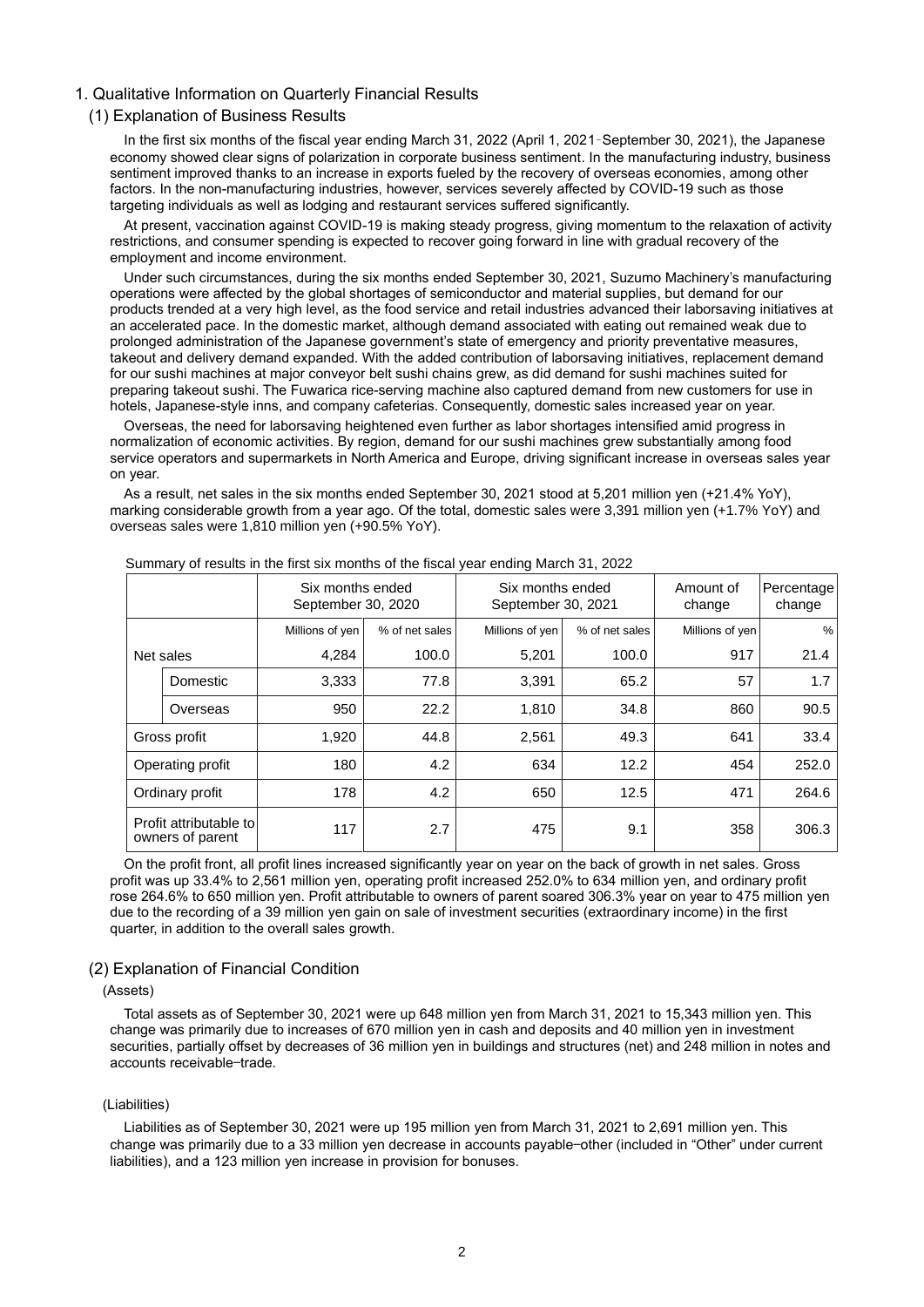## (Net assets)

Net assets as of September 30, 2021 were up 453 million yen from March 31, 2021 to 12,651 million yen. This change was primarily due to the recording of 475 million yen in profit attributable to owners of parent and a 128 million yen decline in retained earnings due to dividend payment. An increase of 29 million yen in valuation difference on available-for-sale securities was another contributing factor.

## <span id="page-4-0"></span>(3) Explanation of Consolidated Financial Earnings Forecast and Other Forward-Looking Information

The Company's financial results forecast is based on information currently available, and actual results could differ from the projections herein depending on various factors that may surface in the future. No change has been made to the forecast since its announcement on May 14, 2021.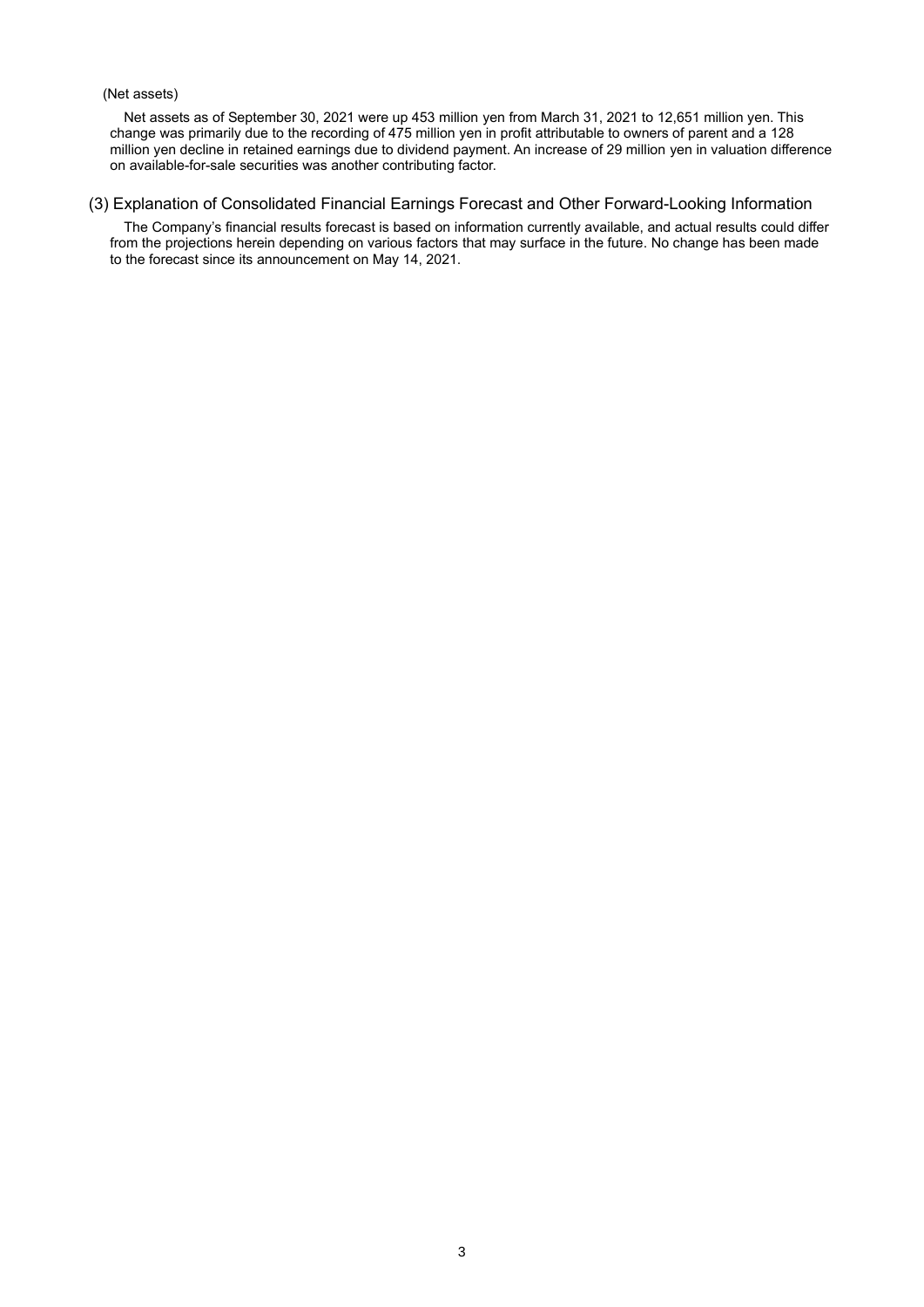## <span id="page-5-0"></span>2. Quarterly Consolidated Financial Statements and Primary Notes

<span id="page-5-1"></span>(1) Consolidated Balance Sheet

|                                                        |                                     | (Thousands of yen)                     |
|--------------------------------------------------------|-------------------------------------|----------------------------------------|
|                                                        | Fiscal year ended<br>March 31, 2021 | Six months ended<br>September 30, 2021 |
|                                                        | (as of March 31, 2021)              | (as of September 30, 2021)             |
| Assets                                                 |                                     |                                        |
| <b>Current assets</b>                                  |                                     |                                        |
| Cash and deposits                                      | 7,342,853                           | 8,013,487                              |
| Notes and accounts receivable - trade                  | 1,321,992                           | 1,073,929                              |
| Electronically recorded monetary claims -<br>operating | 16,709                              | 45,762                                 |
| Inventories                                            | 1,801,579                           | 2,003,810                              |
| Other                                                  | 85,595                              | 117,746                                |
| <b>Total current assets</b>                            | 10,568,730                          | 11,254,736                             |
| Non-current assets                                     |                                     |                                        |
| Property, plant and equipment                          |                                     |                                        |
| Buildings and structures, net                          | 1,492,988                           | 1,456,398                              |
| Land                                                   | 1,125,607                           | 1,125,607                              |
| Other, net                                             | 287,602                             | 247,294                                |
| Total property, plant and equipment                    | 2,906,199                           | 2,829,300                              |
| Intangible assets                                      | 205,053                             | 220,638                                |
| Investments and other assets                           |                                     |                                        |
| Investment securities                                  | 411,383                             | 451,444                                |
| Deferred tax assets                                    | 439,481                             | 431,126                                |
| Other                                                  | 172,558                             | 165,085                                |
| Allowance for doubtful accounts                        | (8,680)                             | (8,680)                                |
| Total investments and other assets                     | 1,014,743                           | 1,038,976                              |
| Total non-current assets                               | 4,125,996                           | 4,088,916                              |
| <b>Total assets</b>                                    | 14,694,726                          | 15,343,653                             |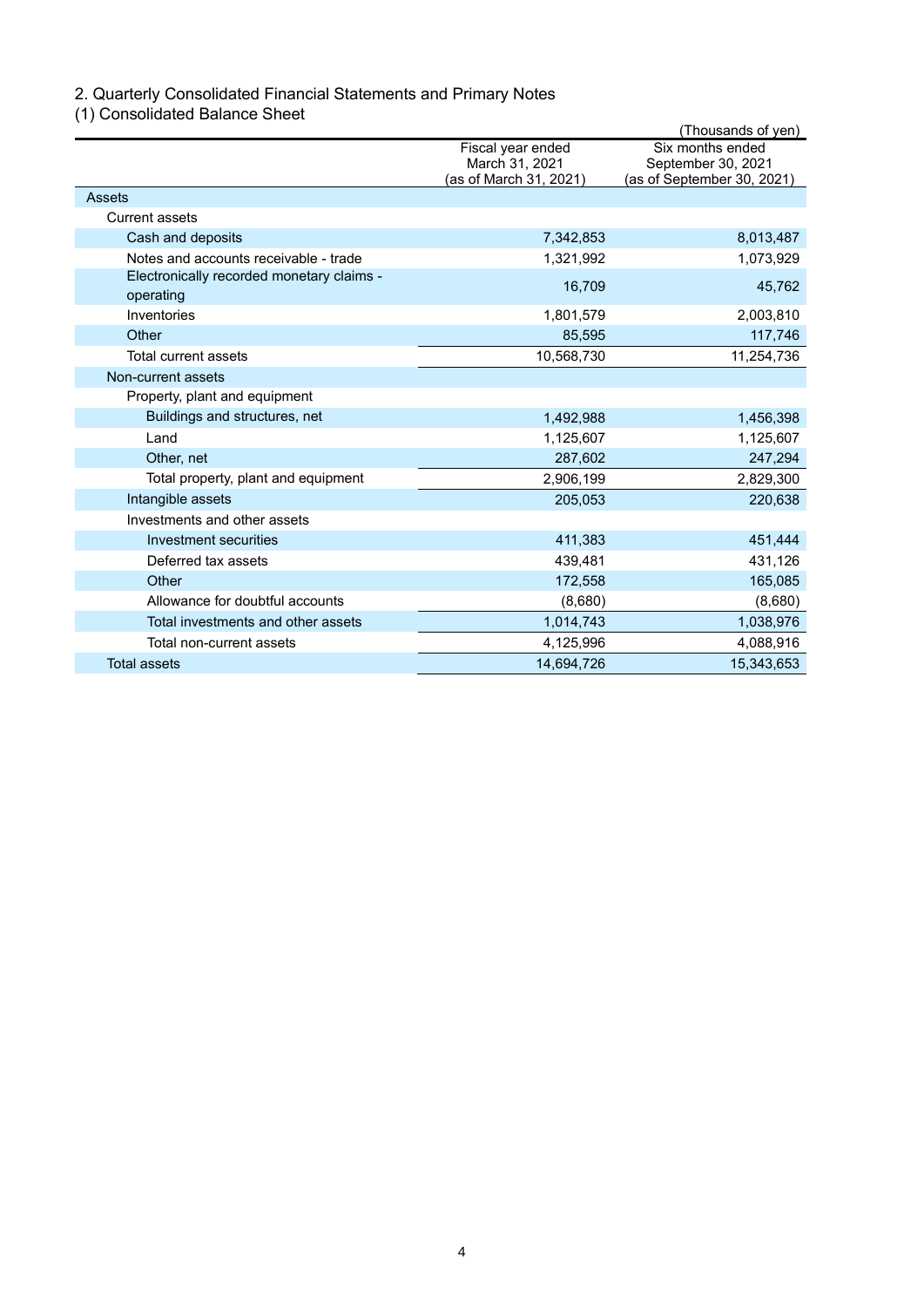|                                                                         |                        | (Thousands of yen)         |
|-------------------------------------------------------------------------|------------------------|----------------------------|
|                                                                         | Fiscal year ended      | Six months ended           |
|                                                                         | March 31, 2021         | September 30, 2021         |
|                                                                         | (as of March 31, 2021) | (as of September 30, 2021) |
| Liabilities                                                             |                        |                            |
| <b>Current liabilities</b>                                              |                        |                            |
| Accounts payable - trade                                                | 468,338                | 462,530                    |
| Income taxes payable                                                    | 231,658                | 230,376                    |
| Provision for bonuses                                                   | 175,749                | 299,424                    |
| Other                                                                   | 506,365                | 557,742                    |
| <b>Total current liabilities</b>                                        | 1,382,112              | 1,550,072                  |
| Non-current liabilities                                                 |                        |                            |
| Deferred tax liabilities                                                | 965                    | 652                        |
| Provision for retirement benefits for directors<br>(and other officers) | 8,765                  | 9,435                      |
| Retirement benefit liability                                            | 1,035,616              | 1,062,062                  |
| Other                                                                   | 69,206                 | 69,713                     |
| Total non-current liabilities                                           | 1,114,552              | 1,141,863                  |
| <b>Total liabilities</b>                                                | 2,496,665              | 2,691,936                  |
| Net assets                                                              |                        |                            |
| Shareholders' equity                                                    |                        |                            |
| Share capital                                                           | 1,154,418              | 1,154,418                  |
| Capital surplus                                                         | 982,960                | 986,618                    |
| Retained earnings                                                       | 10,160,882             | 10,507,499                 |
| Treasury shares                                                         | (52, 202)              | (37, 632)                  |
| Total shareholders' equity                                              | 12,246,058             | 12,610,903                 |
| Accumulated other comprehensive income                                  |                        |                            |
| Valuation difference on available-for-sale<br>securities                | 99,568                 | 128,756                    |
| Foreign currency translation adjustment                                 | (38, 752)              | 9,243                      |
| Remeasurements of defined benefit plans                                 | (122, 820)             | (113, 219)                 |
| Total accumulated other comprehensive<br>income                         | (62,004)               | 24,780                     |
| Non-controlling interests                                               | 14,006                 | 16,032                     |
| Total net assets                                                        | 12,198,060             | 12,651,716                 |
| Total liabilities and net assets                                        | 14,694,726             | 15,343,653                 |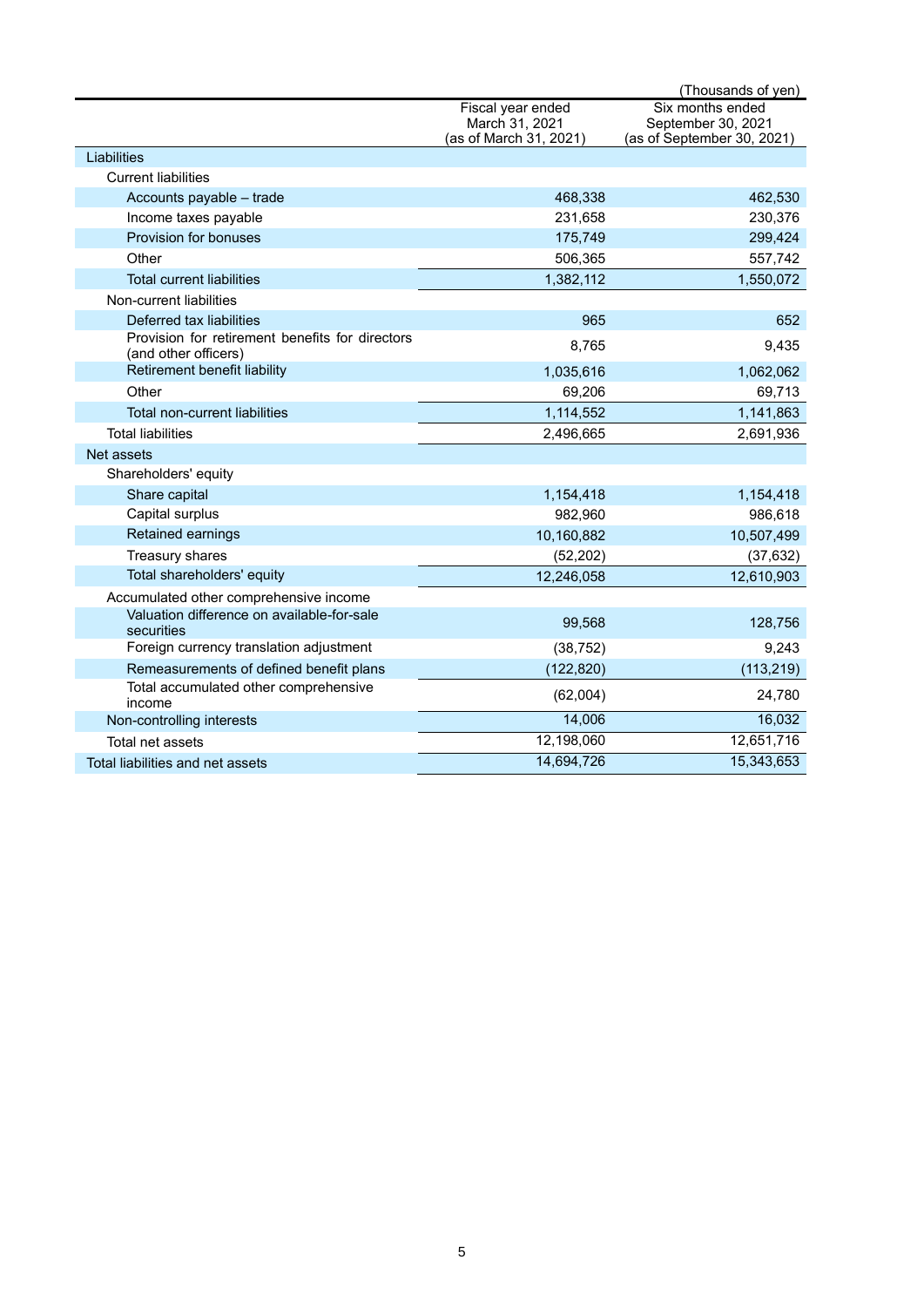<span id="page-7-0"></span>(2) Consolidated Statement of Income and Consolidated Statement of Comprehensive Income

Consolidated Statement of Income

|                                                                  |                                                                                          | (Thousands of yen)                                                                      |
|------------------------------------------------------------------|------------------------------------------------------------------------------------------|-----------------------------------------------------------------------------------------|
|                                                                  | Six months ended<br>September 30, 2020<br>(from April 1, 2020)<br>to September 30, 2020) | Six months ended<br>September 30, 2021<br>(from April 1, 2021<br>to September 30, 2021) |
| Net sales                                                        | 4,284,002                                                                                | 5,201,787                                                                               |
| Cost of sales                                                    | 2,363,680                                                                                | 2,639,812                                                                               |
| Gross profit                                                     | 1,920,322                                                                                | 2,561,974                                                                               |
| Selling, general and administrative expenses                     | 1,739,952                                                                                | 1,927,105                                                                               |
| Operating profit                                                 | 180,369                                                                                  | 634,869                                                                                 |
| Non-operating income                                             |                                                                                          |                                                                                         |
| Interest income                                                  | 813                                                                                      | 108                                                                                     |
| Dividend income                                                  | 1,101                                                                                    | 1,244                                                                                   |
| Foreign exchange gains                                           |                                                                                          | 10,472                                                                                  |
| Share of profit of entities accounted for using<br>equity method |                                                                                          | 1,442                                                                                   |
| Insurance claim income                                           | 1,674                                                                                    | 1,323                                                                                   |
| Subsidy income                                                   | 4,380                                                                                    | 1,993                                                                                   |
| Other                                                            | 915                                                                                      | 1,562                                                                                   |
| Total non-operating income                                       | 8,885                                                                                    | 18,146                                                                                  |
| Non-operating expenses                                           |                                                                                          |                                                                                         |
| Interest expenses                                                |                                                                                          | 135                                                                                     |
| Loss on sale of notes receivable - trade                         | 49                                                                                       | 100                                                                                     |
| Sales discounts                                                  | 1,299                                                                                    |                                                                                         |
| Foreign exchange losses                                          | 3,585                                                                                    |                                                                                         |
| Restricted stock-related expenses                                | 2,795                                                                                    | 2,473                                                                                   |
| Share of loss of entities accounted for using<br>equity method   | 2,772                                                                                    |                                                                                         |
| Other                                                            | 382                                                                                      | $\mathbf 0$                                                                             |
| Total non-operating expenses                                     | 10,884                                                                                   | 2,708                                                                                   |
| Ordinary profit                                                  | 178,370                                                                                  | 650,307                                                                                 |
| <b>Extraordinary income</b>                                      |                                                                                          |                                                                                         |
| Gain on sale of investment securities                            |                                                                                          | 39,000                                                                                  |
| Total extraordinary income                                       |                                                                                          | 39,000                                                                                  |
| <b>Extraordinary losses</b>                                      |                                                                                          |                                                                                         |
| Loss on retirement of non-current assets                         |                                                                                          | 21                                                                                      |
| Total extraordinary losses                                       |                                                                                          | 21                                                                                      |
| Profit before income taxes                                       | 178,370                                                                                  | 689,286                                                                                 |
| Income taxes                                                     | 62,340                                                                                   | 212,517                                                                                 |
| Profit                                                           | 116,030                                                                                  | 476,768                                                                                 |
| Profit (loss) attributable to non-controlling interests          | (1,013)                                                                                  | 1,263                                                                                   |
| Profit attributable to owners of parent                          | 117,044                                                                                  | 475,504                                                                                 |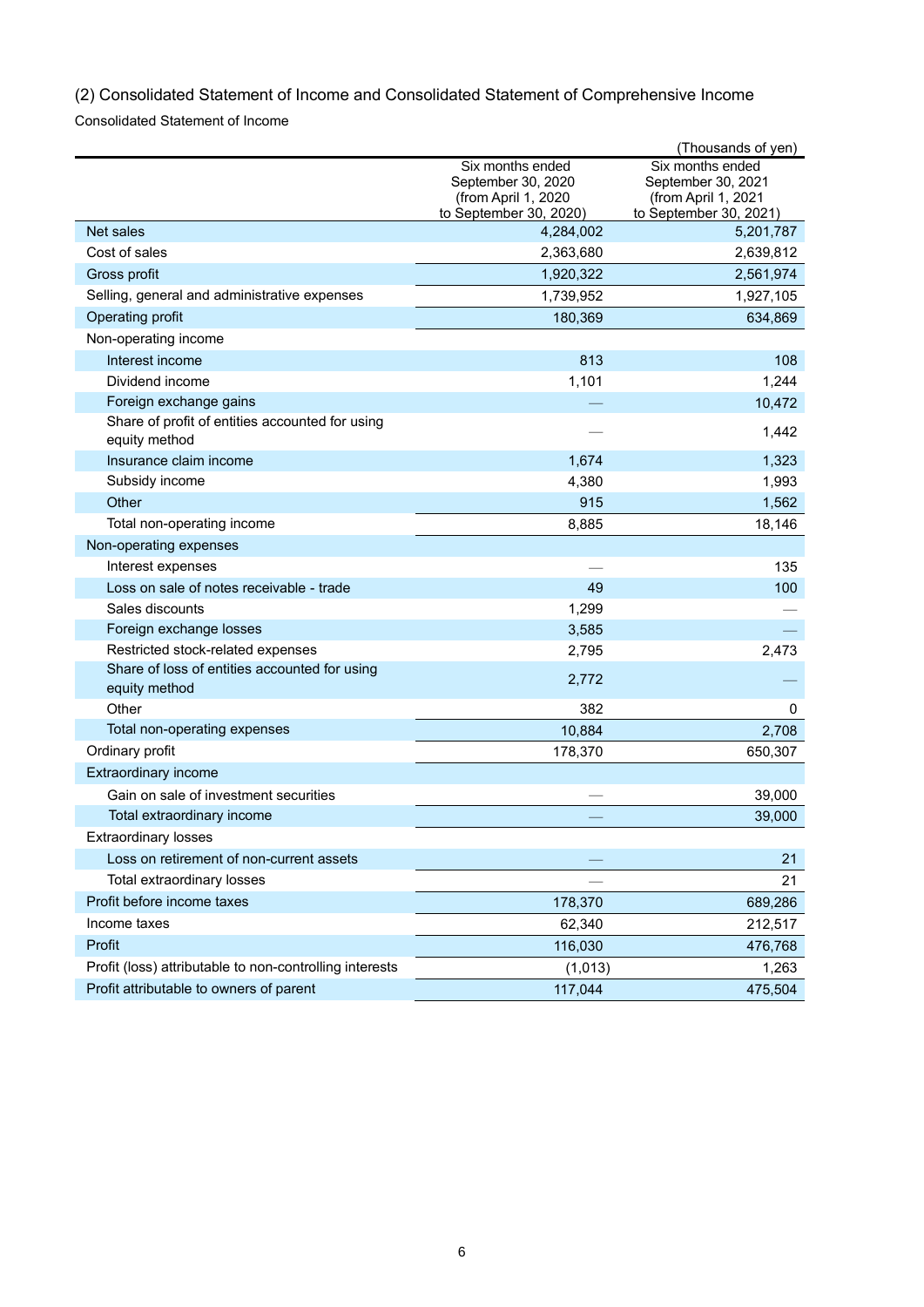# Consolidated Statement of Comprehensive Income

|                                                                                      |                                                                                         | Thousands of yen)                                                                       |
|--------------------------------------------------------------------------------------|-----------------------------------------------------------------------------------------|-----------------------------------------------------------------------------------------|
|                                                                                      | Six months ended<br>September 30, 2020<br>(from April 1, 2020<br>to September 30, 2020) | Six months ended<br>September 30, 2021<br>(from April 1, 2021<br>to September 30, 2021) |
| Profit                                                                               | 116,030                                                                                 | 476,768                                                                                 |
| Other comprehensive income                                                           |                                                                                         |                                                                                         |
| Valuation difference on available-for-sale<br>securities                             | 25,337                                                                                  | 29,188                                                                                  |
| Foreign currency translation adjustment                                              | (10,989)                                                                                | 37,837                                                                                  |
| Remeasurements of defined benefit plans, net of<br>tax                               | 10,320                                                                                  | 9,600                                                                                   |
| Share of other comprehensive income of entities<br>accounted for using equity method |                                                                                         | 10,920                                                                                  |
| Total other comprehensive income                                                     | 24,668                                                                                  | 87,547                                                                                  |
| Comprehensive income                                                                 | 140,699                                                                                 | 564,315                                                                                 |
| (Breakdown)                                                                          |                                                                                         |                                                                                         |
| Comprehensive income attributable to owners of<br>parent                             | 142,346                                                                                 | 562,289                                                                                 |
| Comprehensive income attributable to non-<br>controlling interests                   | (1,646)                                                                                 | 2,025                                                                                   |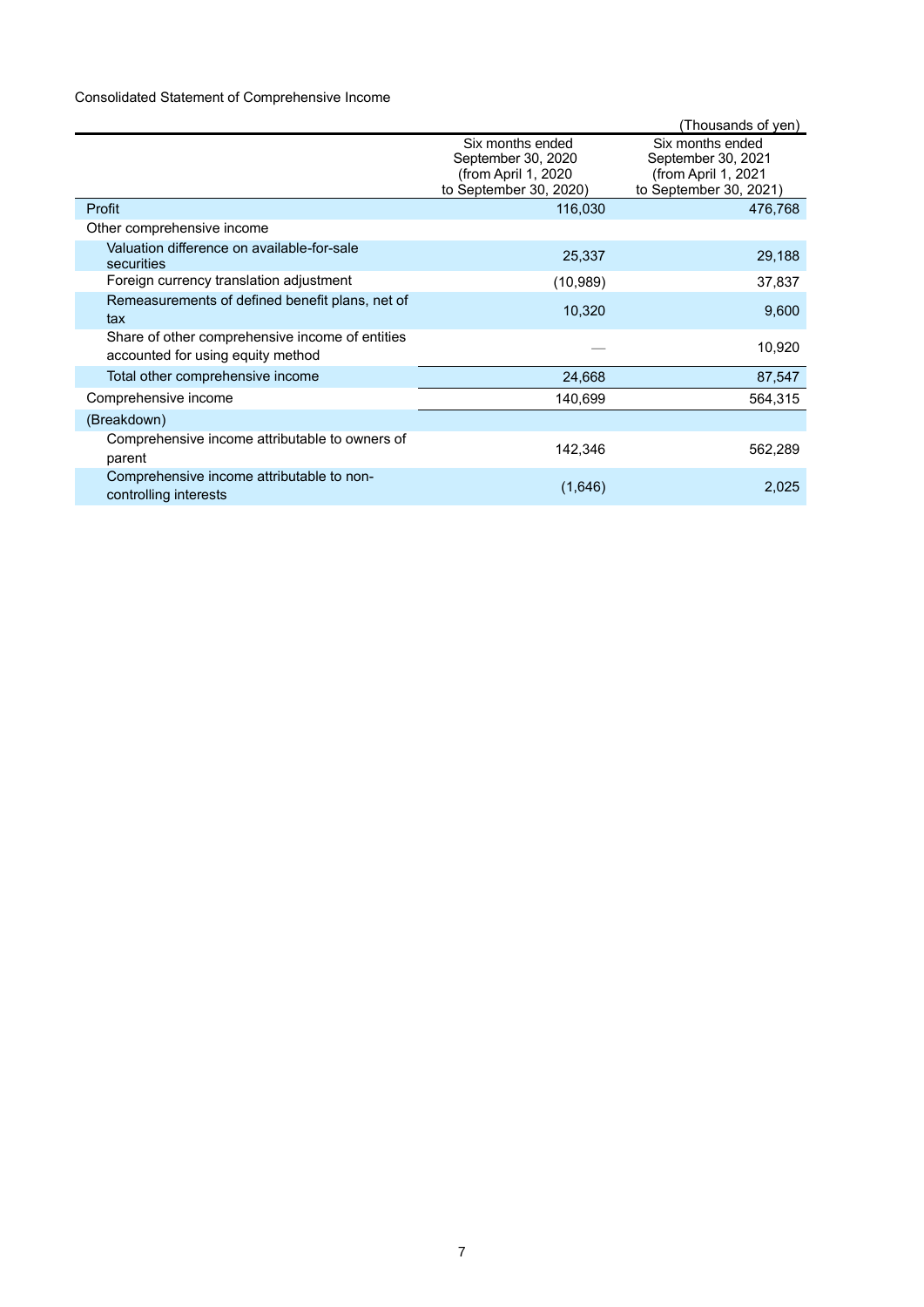#### <span id="page-9-1"></span><span id="page-9-0"></span>(3) Notes to Quarterly Consolidated Financial Statements

(Notes on going concern assumption)

There is no relevant information.

<span id="page-9-2"></span>(Notes in the event of significant changes in shareholders' equity)

There is no relevant information.

<span id="page-9-3"></span>(Application of special accounting treatment in preparing the quarterly financial statements)

(Calculation of tax expenses)

In regard to tax expenses, we have adopted the calculation method of rationally estimating the effective tax rate on profit before income taxes for the consolidated fiscal year, after application of tax effect accounting; then multiplying the profit before income taxes for the period under review by the said tax rate. However, in the event the estimated effective tax rate cannot be applied, statutory effective tax rate is used.

#### <span id="page-9-4"></span>(Changes in accounting policies)

(Application of Accounting Standard for Revenue Recognition, etc.)

We have applied the Accounting Standard for Revenue Recognition (ASBJ Statement No. 29; March 31, 2020), etc. since the beginning of the first quarter of the current consolidated fiscal year. Based on this standard, revenue is recognized at the time the control of promised goods or services is transferred to the customer, and at the amount expected to be received in exchange for such goods or services.

The application of the Accounting Standard for Revenue Recognition, etc. does not affect our earnings results or segment information.

The application of the said standard, etc. is in line with the transitional treatment stipulated in the proviso of Paragraph 84 of the Accounting Standard for Revenue Recognition. It has no impact on the balance of retained earnings at the beginning of the consolidated fiscal year.

Further, in accordance with the transitional treatment stipulated in paragraph 28–15 of the Accounting Standard for Quarterly Financial Reporting (ASBJ Statement No. 12; March 31, 2020), information on the breakdown of revenue generated from contracts with customers in the first six months of the previous consolidated fiscal year is not presented.

#### (Application of Accounting Standard for Fair Value Measurement, etc.)

We have applied the Accounting Standard for Fair Value Measurement (ASBJ Statement No. 30; July 4, 2019), etc. since the beginning of the first quarter of the current consolidated fiscal year. Further, in accordance with the transitional treatment outlined in Paragraph 19 of the said standard and Paragraph 44-2 of the Accounting Standard for Financial Instruments (ASBJ Statement No. 10; July 4, 2019), we have decided to continue to apply the new accounting policies set forth by the Accounting Standard for Fair Value Measurement, etc. in the future. The change has no impact on our quarterly consolidated financial statements.